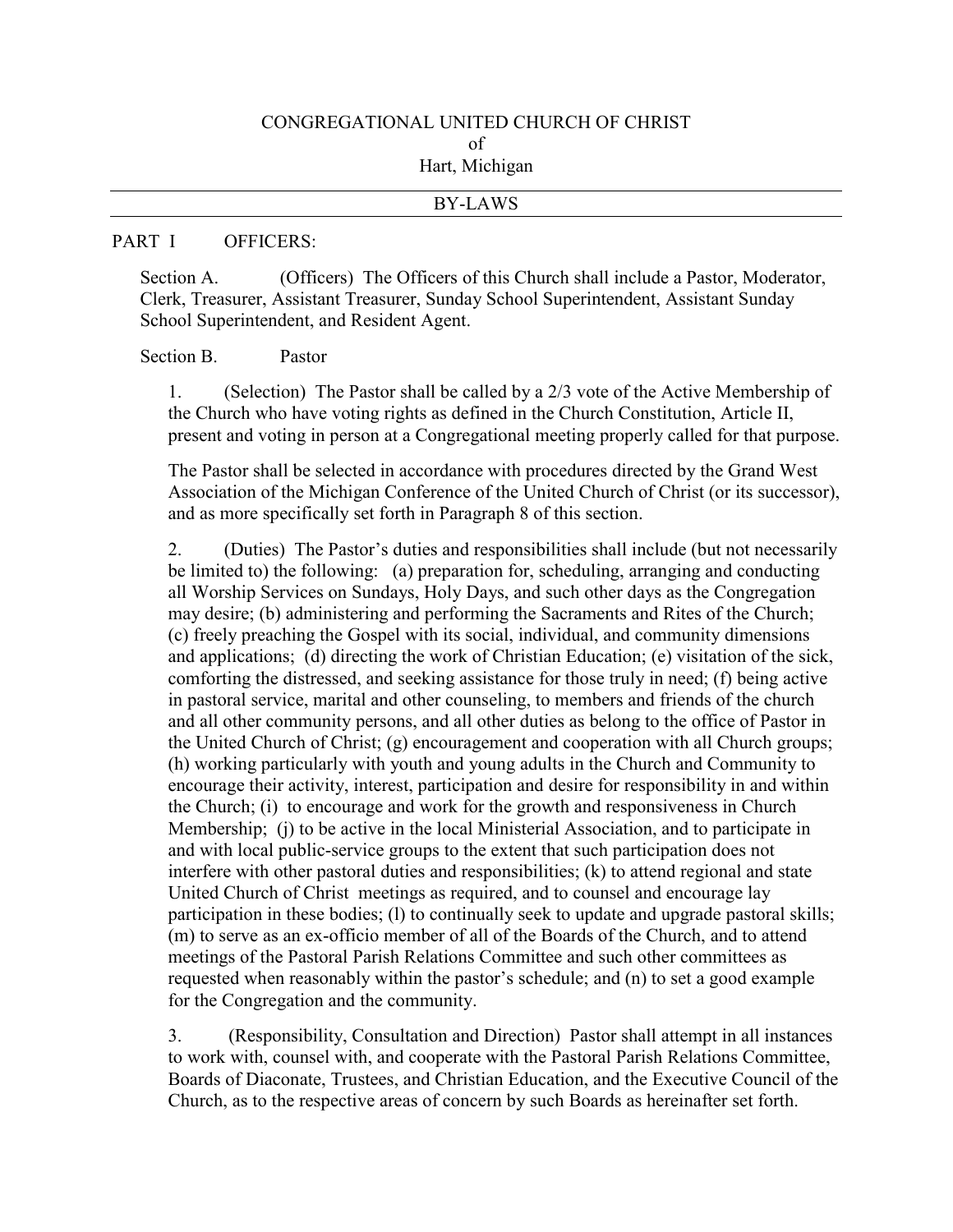As to any differences of opinion between the Pastor and any Church Board or Committee, such differences shall be reviewed by the Pastoral Parish Relations Committee upon the request of either the Pastor or the Committee; and if a difference still exists between the Pastor and the Pastoral Parish Relations Committee, such differences shall be reviewed by the Executive Council upon the request of either Pastor or Pastoral Parish Relations Committee.

The Executive Council shall be the ultimate authority as to any difference of opinion, short of a meeting of the membership of the Church.

4. (Other Services) So long as one is Pastor, no other minister shall perform any religious service or ceremony in the Church without Pastor's consent; provided, however, that in any period of absence, inability, or sickness, or in case of a declination by Pastor to act, the Board of Diaconate may authorize another person to perform such service or ceremony.

5. (Term) The Call agreement for the minister shall be for an indefinite time, unless specified otherwise in the Call agreement between the Church and the Pastor; but unless otherwise specified, the tenure of the Pastor shall be considered at the first annual meeting of the Church after Pastor's first full year tenure, and shall be considered at annual meetings every three years thereafter, and may be considered at any annual meeting thereafter.

Pastor's call may be terminated by a majority vote of the "active membership" of the Church who have voting rights as defined in the Church Constitution, Article II, present and voting in person at a Congregational meeting, whether Annual or called for the special purpose of consideration of Tenure; provided, however, that any termination voted shall in no event be effective less than 3 months from the date of such meeting and vote.

Pastor shall have the right to terminate his call by notice in writing to the Executive Council of the Church, which shall be given at least 3 months in advance of the effective date thereof, unless otherwise consented to by the Executive Council of the Church.

6. (Additional Staff) The Church, at its discretion, may choose to call additional ordained or unordained staff members to work as associates or assistants to the Pastor. The process for calling such persons shall not be inconsistent with the rules of the Grand West Association of the Michigan Conference of the United Church of Christ (or its successor ). Such persons, if so designated, shall be responsible in their work to the Pastor, subject to the review by the Pastoral Parish Relations Committee and the Executive, Council as is the Pastor.

7. (Service to more than one church – joint call) The Church may, at its discretion, choose to jointly call a Pastor with another church affiliated with the United Church of Christ denomination, such Pastor having duties to serve more than a single church. Such arrangement must of necessity have the voted approval of at least 2/3 vote of the Active Membership of the Church who have voting rights as defined by Church Constitution, Article II, present and voting in person at a Congregational meeting properly called for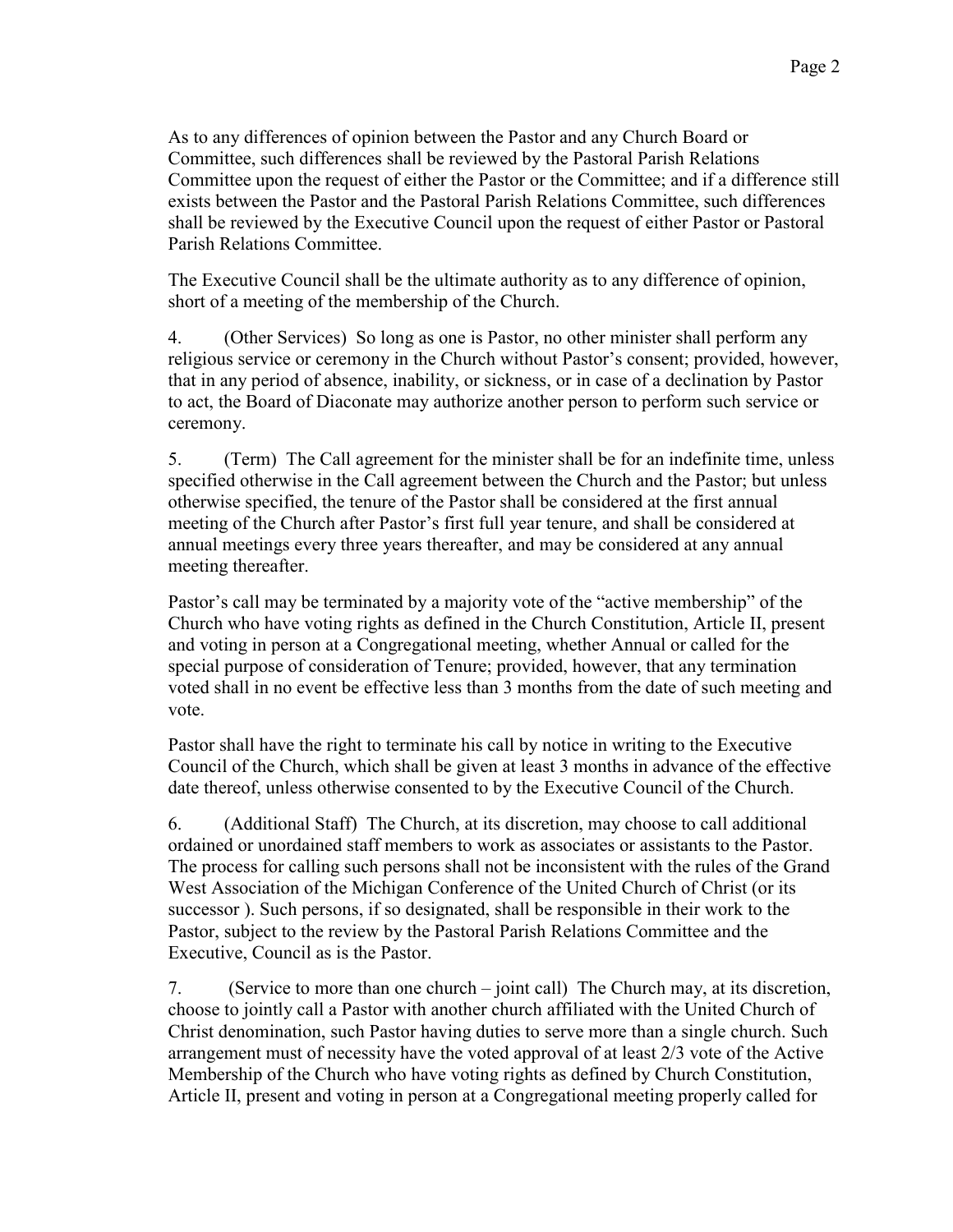consideration of such arrangement and approval of such joint call agreement; and such Pastor would perform all services and responsibilities, and be subject to all of the provisions of this section, which did not conflict with the specific provisions of any joint call agreement which was executed pursuant to such 2/3 voted approval.

8. (Procedures for call of Pastor) In calling a Pastor, the Church shall first of all examine itself to see what it needs and expects from its Pastor. The Executive Council shall appoint a Search Committee who shall seek the counsel of the Grand West Association of the Michigan Conference of the United Church of Christ (or its successor) for suggestions as to a Pastor best fitted for the situation.

The Church shall then consider the recommended procedures of the Grand West Association (or its successor) and its Church and Ministry Committee, except in cases where the Association is unable to provide suitable suggestions and/or applicants within a reasonable length of time. In any case, the approval of the Association (or its successor) shall be sought before calling any Pastor into the service of the Church.

# Section C. Moderator

1. (Selection) The Moderator shall be an Active Member of the Church, elected at each annual business meeting, for a term of 1 year.

2. (Duties) The Moderator shall preside at all regular and special membership meetings. In his or her absence from any such meeting, the members present shall elect a chairman to serve in the Moderator's absence. Moderator shall also serve as Chairperson of the Executive Council of the Church, and, if absent from a Council meeting, the Council shall elect one of their number to serve.

## Section D. Clerk

1. (Selection) The Clerk shall be an Active Member of the Church, elected at each annual business meeting, for a term of 1 year.

2. (Duties) The Clerk shall be recording secretary and shall record all minutes of the membership meetings of the Church, and shall also be the recording secretary for the Executive Council of the Church. Clerk shall notify all officers, board and committee members and delegates, of their election and/or appointment. Clerk shall issue letters of correspondence from the Church, both to members and otherwise; and shall preserve on file all communications and written reports, give notice of all meetings where notice is required, or requested, and perform all other duties usually assigned to secretaries of assemblies. The Clerk shall assist the Pastor in the preparation and maintenance of records of the affairs of the Church involving baptisms, confirmations, membership classifications as to active, inactive and retired members, reception of new members, transfers, suspensions, and terminations of members, and the births, marriages and deaths within the membership; and at any time that the Church is without a Pastor shall have sole custody of such records, and the duty to preserve, keep and maintain current such records.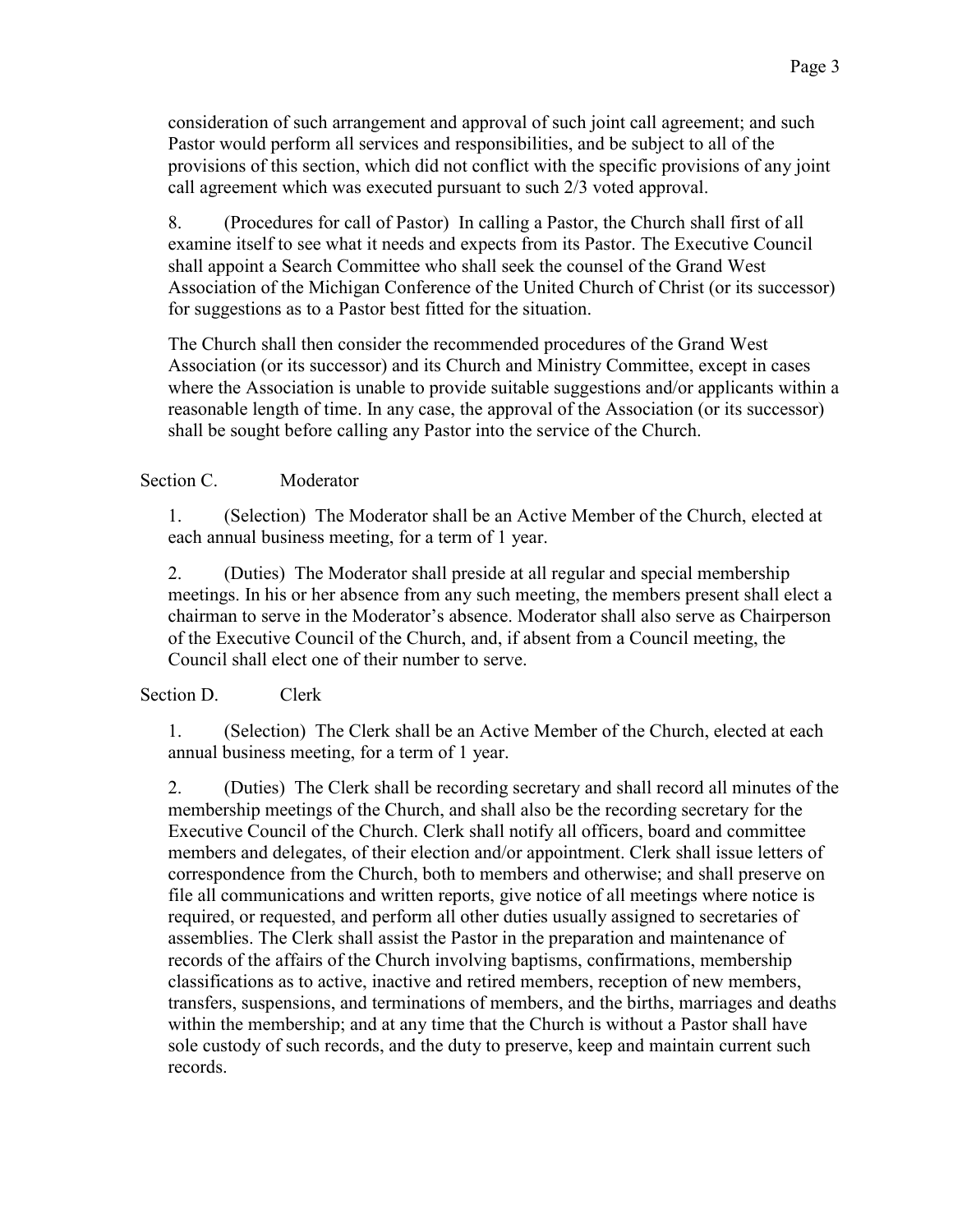Section E. Treasurer

1. (Selection) The Treasurer shall be an Active Member of the Church elected at each annual business meeting for a term of 1 year.

2. (Duties) The Treasurer shall receive and disburse all moneys as directed by the proper officers of the Church; and shall keep a complete record thereof in a suitable book kept for that purpose, and report the same to the annual meeting, and to such other officers and committees as may request the same. Treasurer shall be an ex-officio, nonvoting member of the Board of Trustees; and shall attend, or cause Assistant Treasurer to act in Treasurer's place, all meetings of the Board of Trustees, submit current financial reports to the Trustees, at their said meetings.

## Section F. Assistant Treasurer

1. (Selection) The Assistant Treasurer shall be an Active Member of the Church elected at each annual meeting for a term of 1 year.

2. (Duties) It shall be the duty to act as assistant to, and on behalf of the Treasurer, when necessary; and said Assistant Treasurer shall attend meetings of the Board of Trustees when the Treasurer is unable to attend; and shall in addition act as the Chairperson of the Annual Financial and Pledge Campaign, under the direction of the Board of Trustees; and the Assistant Treasurer shall be Treasurer and voting member of the Memorial Committee.

Section G. Sunday School Superintendent

1. (Selection) The Sunday School Superintendent shall be an Active Member of the Church, elected at each annual business meeting for a term of 1 year.

2. (Duties) It shall be the duty of the Sunday School Superintendent to be the Chief Executive Officer, have general oversight and supervision of the Church School, and shall work in cooperation with the Board of Christian Education. Said person shall have and/or delegate the responsibility that; (a) proper curriculum materials are ordered and received; (b) craft supplies are available; (c) that all classes are provided with a teacher, supervisor, or moderator; and (d) that such teachers, supervisors, or moderators are given assistance when necessary.

Section H. Assistant Sunday School Superintendent

1. (Selection) The Assistant Sunday School Superintendent shall be elected at each annual meeting to serve for 1 year.

2. (Duties) The Assistant Sunday School Superintendent shall have the duty of assisting the Superintendent in the performance of the Superintendent's duties, and acting for the Superintendent when necessary because of absence or other reason.

Section I. Resident Agent

1. (Selection) Resident Agent shall be an Active Member of the Church*,* elected at each annual meeting to serve a term of 1 year.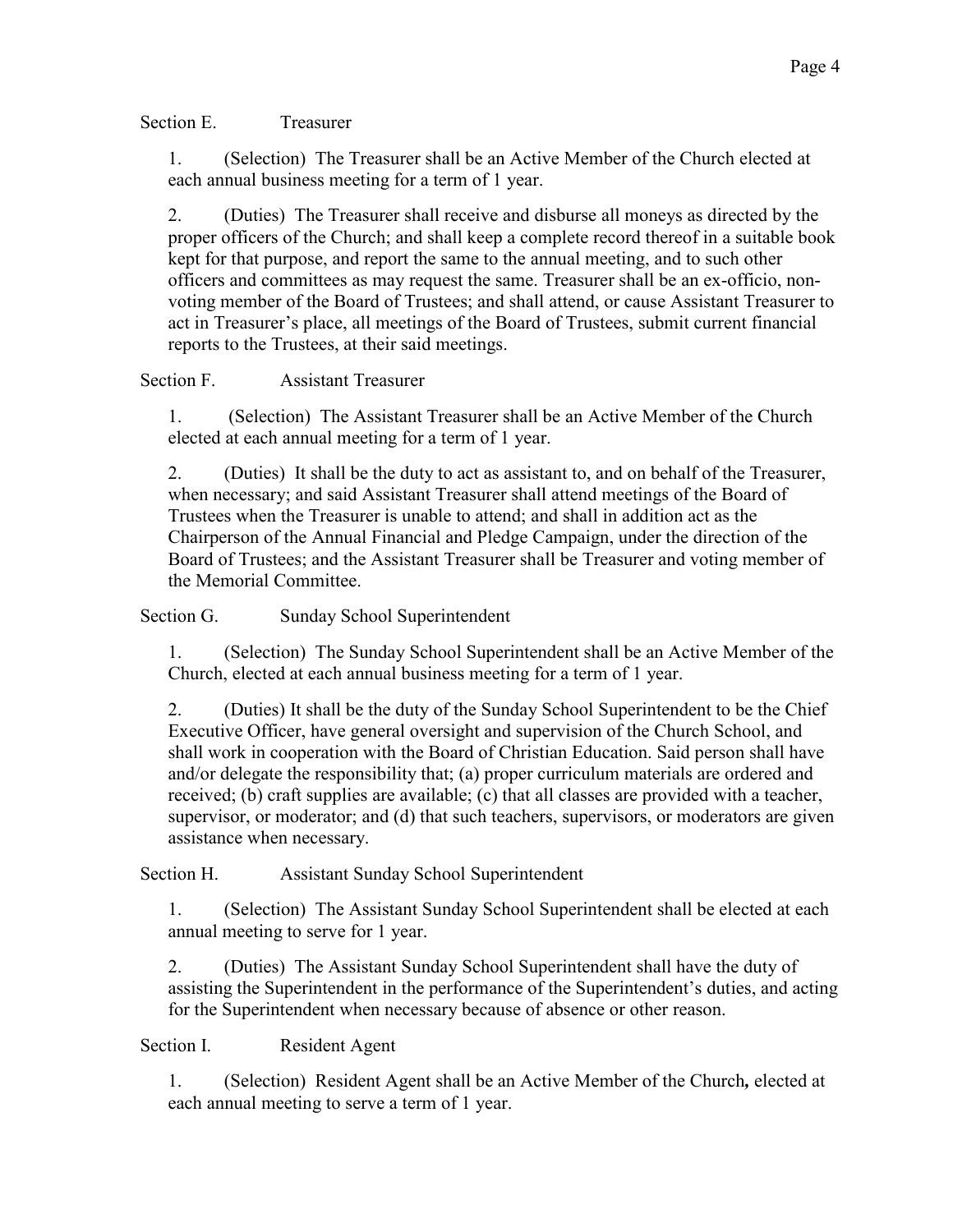2. (Duties) It shall be the duty of Resident Agent to represent the Church in all relationships with government, whether federal, state, or any subdivision thereof; and shall be responsible for the preparation and filing of all reports and returns required to be obtained, prepared, and filed with any federal, state, county, or local governmental unit, agency or department.

## Section J. Vacancies in Office

Any vacancy in any office described in this Part I of By-laws, except that of Pastor, shall be filled by the Executive Council until the next annual business meeting of the Church.

# PART II BOARDS

Section A. (Boards) There shall be three major Boards of the Church, which shall be a Board of Trustees, a Board of Diaconate, and a Board of Christian Education.

# Section B. Board of Trustees

1. (Composition and Election) The Board of Trustees shall consist of 6 Active Members of the Church, (up to 50% of the membership of the Board may be active persons in the Church, but not members). Two members shall be elected annually at the annual business meeting to serve a term of three years.

2. (Duties) The Board of Trustees shall exercise all of the temporal powers of the Church, subject only to the restrictions as may be imposed by the laws of the State of Michigan, the Articles of Association, Constitution and By-laws, or of the Grand West Association of the Michigan Conference of the United Church of Christ (or its successor).

They (a) shall receive and disburse all funds required for the corporate and on-going life of the Church as the Church may direct; (b) shall select one of their number to act on the Pastoral Parish Relations Committee, with duties and responsibilities as hereinafter set forth*,* (c) have in their charge and hold in trust the legal title to all Church property, real, personal, and mixed, and shall be responsible for its care, maintenance and supervision as directed by the Active Members; (d) may borrow funds, buy, sell, and/or encumber and mortgage the property of the Church when directed by a vote of the Active Members; (e) shall hire, release, set the salary of, and shall have general oversight of the salaried employees of the Church other than the minister, unless delegated by them to others; (f) shall have general oversight in all areas of building, building committees, stewardship, and benevolences; (g) shall have general oversight of the operation of the church facilities; (h) may appoint such committees as shall be necessary for the operation of the church and implementation of the directed policies of the Church in the area of responsibilities set forth in the preceding duties; and (i) shall present at each annual business meeting of the Church a proposed budget for the following fiscal year.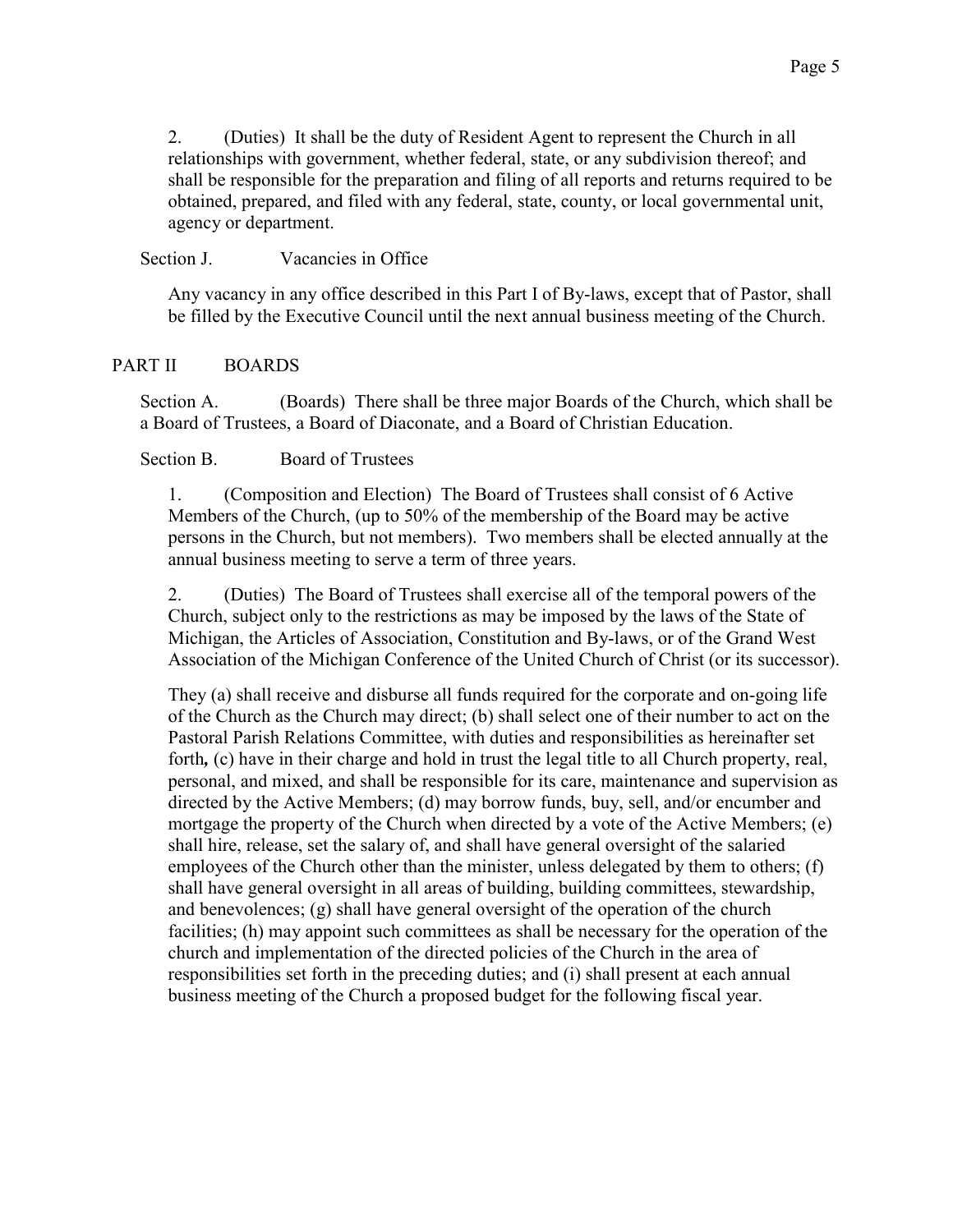Section C. Board of Diaconate

1. (Composition and Election) The Board of Diaconate shall consist of 12 Active Members of the Church, (up to 50% of the membership of the Board may be active persons in the Church, but not members), Four members shall be elected annually at the annual business meeting to serve a term of three years.

2. (Duties) The Board of Diaconate (a) shall act as a counsel to the Pastor; (b) shall select one of their number to act on the Pastoral Parish Relations Committee, with duties and responsibilities as hereinafter set forth; (c) shall assist in the administration of the Sacraments of the Church (Baptism and Communion) and shall assist when necessary in the scheduling of the Rites (Weddings, Confirmation and admission to Membership and Funerals) of the Church; (d) shall minister to the spiritual welfare of the Church, including the planning and carrying out of the programs to meet the human spiritual needs of the membership; (e) shall take an active interest in the sick and needy; (f) shall secure pulpit supply in case of vacancy or absence; (g) shall recruit, approve, and receive new members into the Church; (h) shall review the Church membership annually to determine persons to be transferred to the inactive list, or to recommend removal from the Rolls of those persons continuing to remain completely inactive without reason therefore; (i) shall recruit and promote activity by inactive members to the end that they become once again Active Members of the Church; (j) shall appoint a Head Usher and implement the availability and service of Ushers and Greeters at and for all Church service and functions; and (k) shall appoint such special committees, either from their number or from the Church at large, as shall be necessary or desirable for the implementation of the duties and the responsibilities of the Board as herein set forth.

Section D. Board of Christian Education

1. (Composition and Election) The Board of Christian Education shall consist of 6 Active Members, (up to 50% of the membership of the Board may be active person in the Church, but not members). Two members shall be elected annually at the annual business meeting to serve a term of three years.

2. (Duties) It shall be the duty of the Board of Christian Education to plan an effective program of religious education for the total Church, which shall include, but not be limited to, the following: (a) counseling with and assisting the Sunday School Superintendent and the Assistant Superintendent in promotion, advancement, and operation of the Church School, including the recruiting and training of teachers and workers therein, and supervising the obtaining of materials thereof; (b) shall select one of their number to act on the Pastoral Parish Relations Committee, with duties and responsibilities as hereinafter set forth*,* (c) supervision and counseling and directing the activities of not only the Church Sunday School, but also the Confirmation Classes, Vacation Church School, Nursery Supervision and Education, and Adult Education; (d) maintain and supervise the Church School, Nursery and other Christian education, Sunday School Treasurer, and make provisions for determining and raising funds for such purposes; (e) planning for continuing adult learning and fellowship opportunities, including retreats for youths and adults to promote personal renewal and enrichment; (f) planning of special seasonal events and programs, such as Christmas and Easter activities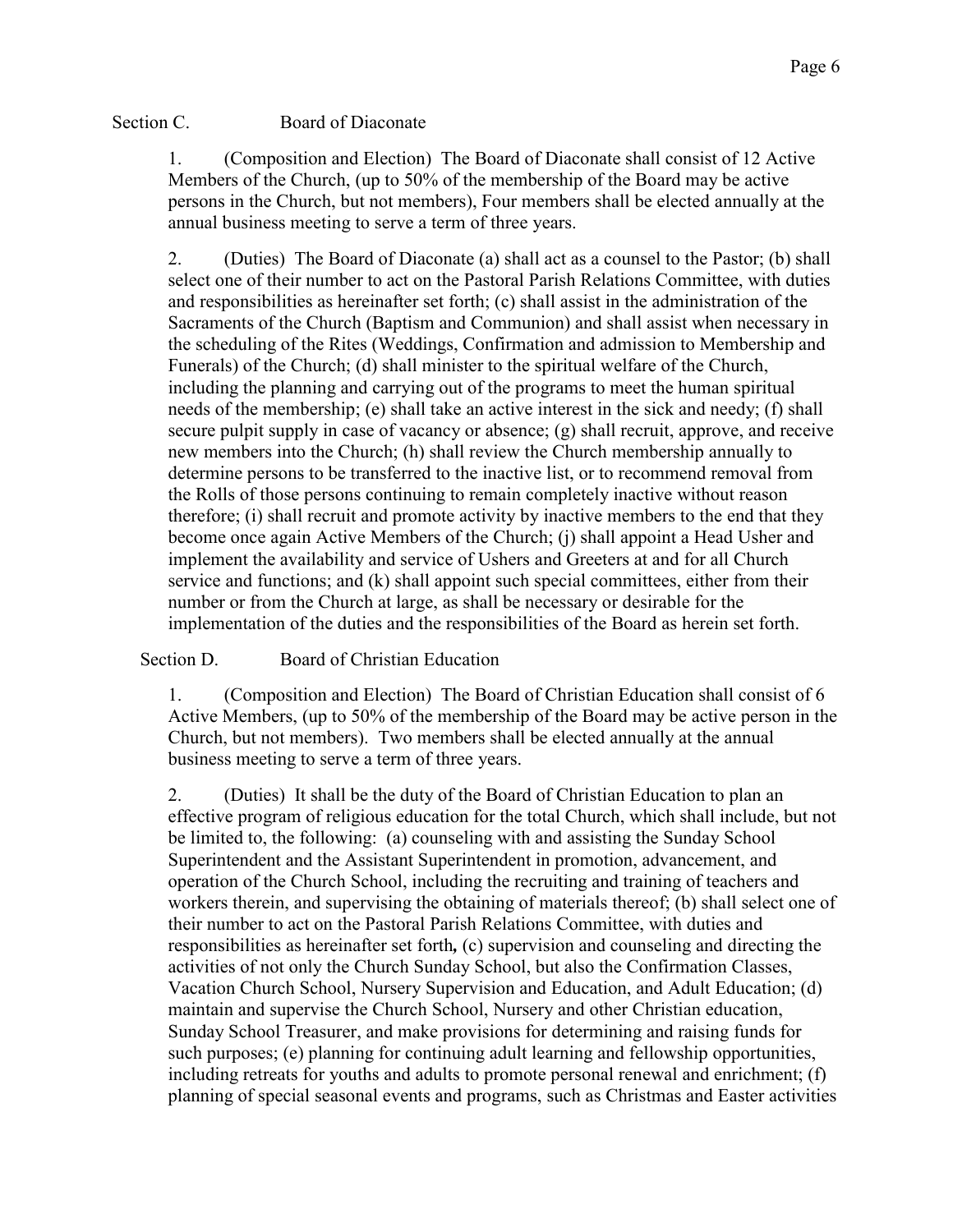and programs; (g) working with youth and their advisors to develop a youth program in the Church, and to promote, encourage and schedule youth participation of acolytes and lay persons in the services and activities of the Church; (h) and to appoint such special committees, either from their number or from the Church at large, as shall be necessary or desirable for the implementation of the duties and responsibilities of the Board as herein set forth.

#### Section E. Vacancies on Boards of the Church

Any vacancy occurring on the Boards of the Church shall be filled, upon notification of such vacancy, by the Executive Council of the Church until the next annual business meeting.

## PART III THE EXECUTIVE COUNCIL

Section A. (Composition and Selection) The Executive Council shall consist of 2 persons from each of the three Boards of the Church, and one member from each active Auxiliary Organization of the Church, and the Moderator, Clerk, Treasurer, Assistant Treasurer, and Sunday School Superintendent, and shall be newly organized at the beginning of each fiscal year. The Moderator shall be the Chairperson and shall conduct the business of the Council, but in his/her absence a Chairperson pro-tem shall be elected from the members present at a meeting. The Pastor shall be an ex-officio member of the Executive Council.

Section B. (Duties) The Executive Council shall be the executive body of the Church; and shall be responsible for the following: (a) to provide a point at which all planning boards can meet and share common problems and concerns; (b) acting as the final review of any difference of opinion or controversy concerning any Board, Committee, Auxiliary Organization, Church Officer, Pastor and/or Member; (c) hear reports of the activities of the Boards and Committees of the Church and to coordinate the functions and activities of the Boards; (d) establish over-all objectives and priorities for the Church in the beginning of each Church year for that year; and to involve the Church membership as fully as possible in their determination; (e) evaluate progress of each Board, Committee and Auxiliary Organization towards the objectives of the Church; (f) appoint delegates to attend district and state conferences and meetings, and to attend any other meetings requiring representation from such delegates after attendance; (g) call, within a reasonable time, such special meetings of the Membership as may be required either on their own motion or by a petition by a sufficient number of Active Members as provided for in these By-Laws; (h) appoint such committees as provided for their appointment by the By-Laws, and also to appoint such special committees, either from their number or from the Church at large as shall be necessary or desirable for the implementation of the duties and responsibilities of the said Executive Council.

The Executive Council shall meet at least quarterly, and shall meet in additional special session upon the call of the Pastor or the Moderator, and shall be called in any event by the Moderator in case of resolution requesting a special meeting by any of the Church Boards, or in case of the presentation of a petition for special meeting as provided in Part IX, paragraph (d) hereof.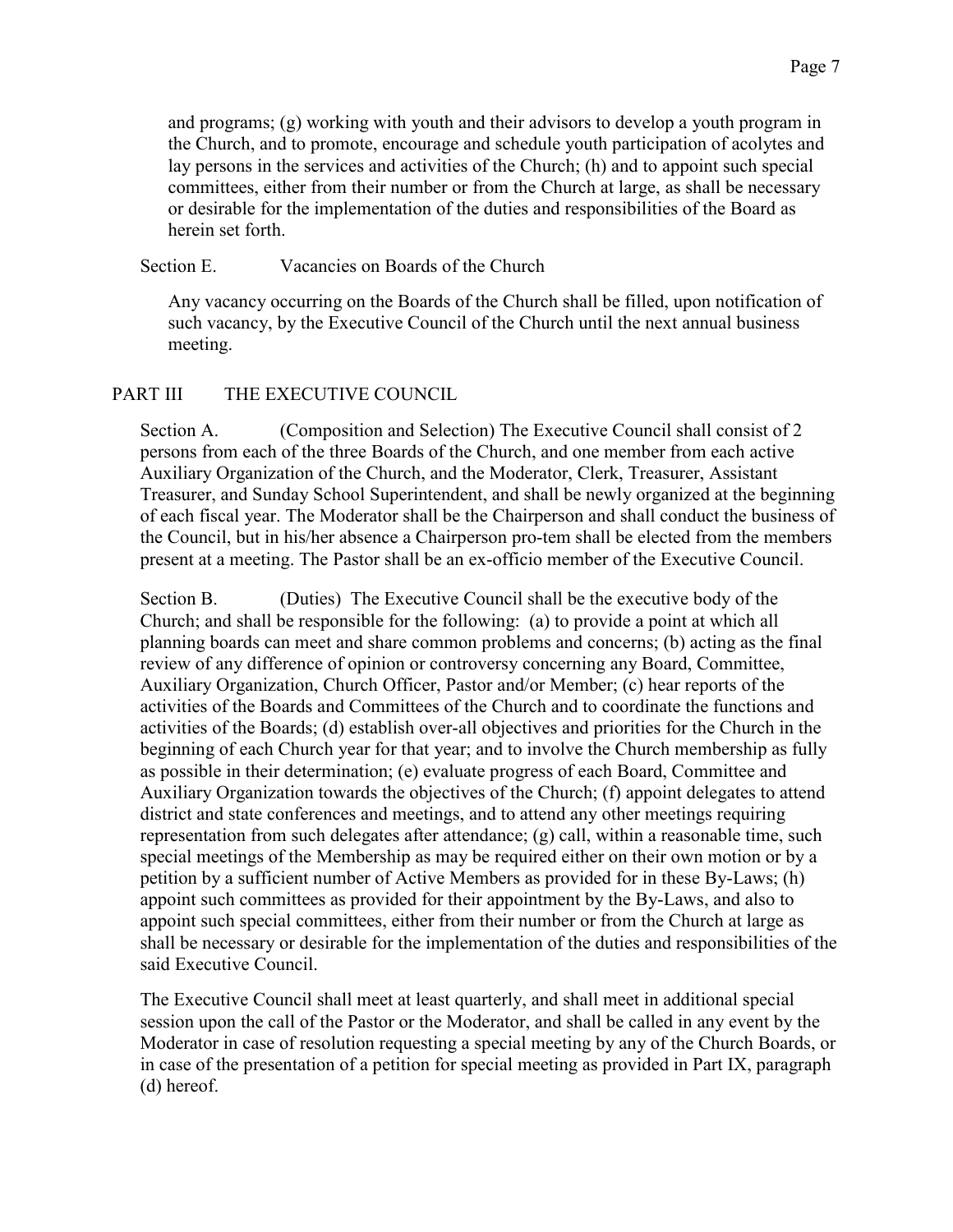## PART IV COMMITTEES

Section A. (Supervision and Responsibility: Terms of Office) All Committees shall be under the general supervision of the Board or Council which appoints such committee, and to which their activities relate. Elected committees are responsible to the Executive Council. Committee members shall hold office for the term of the fiscal year in which appointed and may be re-appointed or re-elected annually.

Section B. (Pastoral Parish Relations Committee)

1. (Composition and Selection) The Pastoral Parish Relations Committee shall be composed of 3 persons, one person to be selected from and elected by the membership of each of the Church Boards, at the beginning of each fiscal year, and to serve for the fiscal year in which appointed. The Committee shall meet with the Pastor as necessary, but at least once a year, and shall be responsible to the Executive Council, and shall make reports to the Executive Council and to the Boards from which their membership is elected and appointed, relating to its activities.

2. (Duties) The purpose of the Committee is to (a) provide the Pastor (and staff if applicable) a formal vehicle for communicating concerns, aspirations, problems and ministerial and administrative plans; (b) provide the congregation with an intermediary group who can listen to and convey concerns and ideas, especially where the subject matter might be of a critical or delicate nature; (c) thoroughly ventilate any problems concerning the ministry and/or the staff and find solutions to them while they are still small, and to make recommendations to the respective boards of the Church relative to such problems, and to follow through and ensure that appropriate action is taken; (d) and such Committee is charged to provide at least one review of the Pastor each year, while at the same time having the Pastor review the status of the Church and the Pastor's position and relationship within it; and (e) in all of the above to limit the activities of the committee to its primary purpose, i.e. communication between the Pastor, Church Staff, Church Boards, Committees and the Congregation; and to avoid trespassing in areas rightfully belonging to other active organizations within the Church, except wherein the activity or non-activity of some other group might be having a detrimental effect upon the Pastor-Congregation relationship.

3. (Review) In case of any difference of opinion between said Committee and Pastor, the Executive Council shall review such differences upon the request of either the Committee or the Pastor. The Executive Council may either review such difference, or refer it to a church board for action; and a determination, recommendation, or referral by the Executive Council shall be the ultimate authority as to any difference of opinion, short of a membership meeting of the Church.

# Section C. (Nominating Committee)

1. (Selection*)* Nominating Committee shall consist of 6 members, 2 of whom shall be appointed by the Executive Council each year, for terms of 3 years.

2. (Duties) The Nominating Committee shall present at the time of the annual business meeting, names of persons to fill the offices of the Church, having secured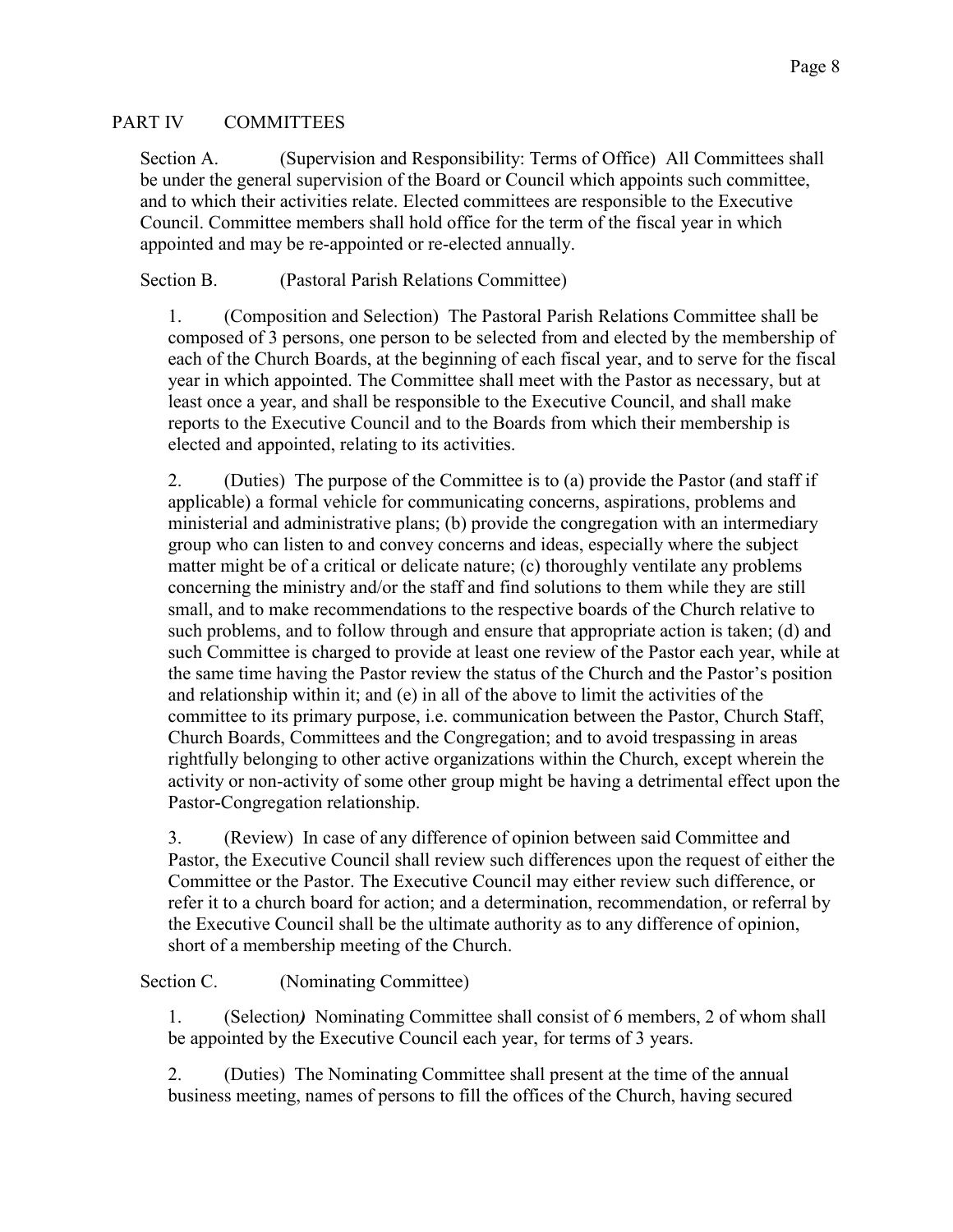consents and acceptances of such proposed candidates in advance of the meeting. Additional nominations may, of course, be made from the floor at any meeting by any Active Member.

Section D. (Music Committee)

1. (Selection) A Music Committee of 5 persons shall be appointed annually by the Executive Council for a term of 1 year, and shall include within its membership the Choir Director and Organist.

2. (Duties) It shall be the duty of the Music Committee, in conference with the Diaconate, to develop and have general oversight of the choirs, music equipment, and the music of the Church.

Section E. (Memorial Committee)

1. (Selection) A Memorial Committee shall be composed of 6 members, 2 of whom shall be appointed by the Executive Council each year, to serve a term of 3 years.

2. (Duties) The Memorial Committee shall meet at least quarterly, for the purpose of considering the application and disposition of memorial funds and donations, taking into consideration both the needs of the Church and the wishes of family and relatives of the donors. Memorial donations, unless specifically designated otherwise, shall not be used for general operating revenues or pastoral gifts or privileges; but shall be kept as separate funds to be used for lasting capital expenditures, renovations, and replacement and/or improvement of existing facilities; and any donations may be combined with other donations for the purpose of funding projects of a larger nature than possible with one donation separately.

Section F. (Social Activities Committee)

1. (Selection) A Social Activities Committee of 6 persons shall be appointed by the Executive Council at the beginning of each year, for a term of 1 year.

2. (Duties) The Social Activities Committee shall be responsible for creating a wholesome social life in the Church through planning periodic coffee hours and special seasonal social gatherings during the year. The Social Activities Committee will be responsible to the Board of Diaconate.

Section G. (Archives Committee)

1. (Selection) An Archives Committee of 2 persons shall be appointed annually by the Executive Council.

2. (Duties) The Archives Committee shall keep the Church History, and shall care for and supervise the display of all Church artifacts.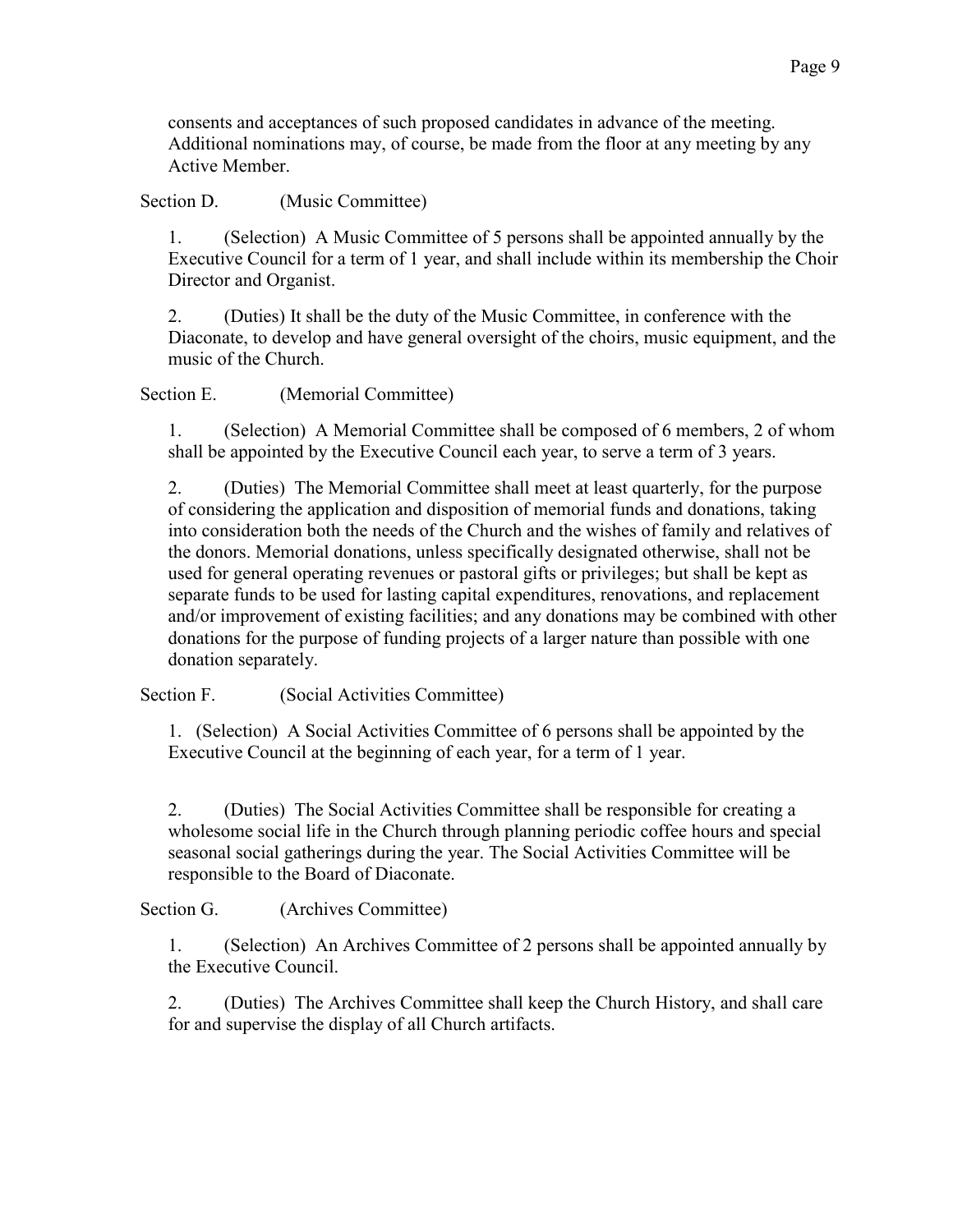### Section H. (Library Committee)

1. (Selection) A Library Committee of 3 persons, 1 of whom shall be appointed by the Executive Council each year to serve a term of 3 years.

2. (Duties) The Committee shall act and consult with the Pastor and the Board of Diaconate to maintain and improve library facilities for both Pastor reference purposes and for member referral, use and inspiration. The Committee shall catalogue and keep records of all library assets and facilities, and shall be responsible in their duties to the Board of Diaconate.

# Section I. (Auditing Committee)

An Auditing Committee of one or more Active Members shall be appointed by the Executive Council at least 2 weeks prior to the annual meeting to audit the books of the Church Treasurer prior to the annual meeting and make a report to the Church at the annual meeting; and they shall supplement their audit at the end of the fiscal year of the Church and file a supplemental report with the Church Secretary. The Auditing Committee, after having completed its annual audit and the supplement thereto, and the same being approved, shall then cease to exist.

## Section J. (Mission Committee)

1. (Selection) A Mission Committee of 8 persons, 4 appointed by the executive Council at the beginning of each year, 2 selected from their members by the Board of Trustees and 2 selected from their members by the Board of Diaconate, shall serve a term of 1 year.

2. (Duties) The Committee shall be responsible for analyzing mission requests and setting the church's giving goals, especially for OCWM and the four annual special offerings of the church (One Great Hour of Sharing, Neighbors in Need, Strengthen the Church and the Christmas Offering, formerly known as The Veterans of the cross). It shall make the congregation aware of other giving opportunities, i.e. CUE, CWS Blanket Sunday and Crop Walk. A line item for discretionary use of the Committee may be included in the General Fund Budget each year.

## Section K. (Other Committees)

Any Church Board, the Executive Council, the Moderator, or the Pastor acting with the Pastoral Parish Relations Committee, may appoint such special committees as from time to time is deemed necessary or advisable; and such committees shall be responsible to the Board, Council or person making the appointment.

## Section L. (Vacancies)

Vacancies in committees which are appointed shall be filled by the Board, Council or person originally making the appointment to such committee; and vacancies in elective committees shall be filled by the Executive Council until the next following annual meeting.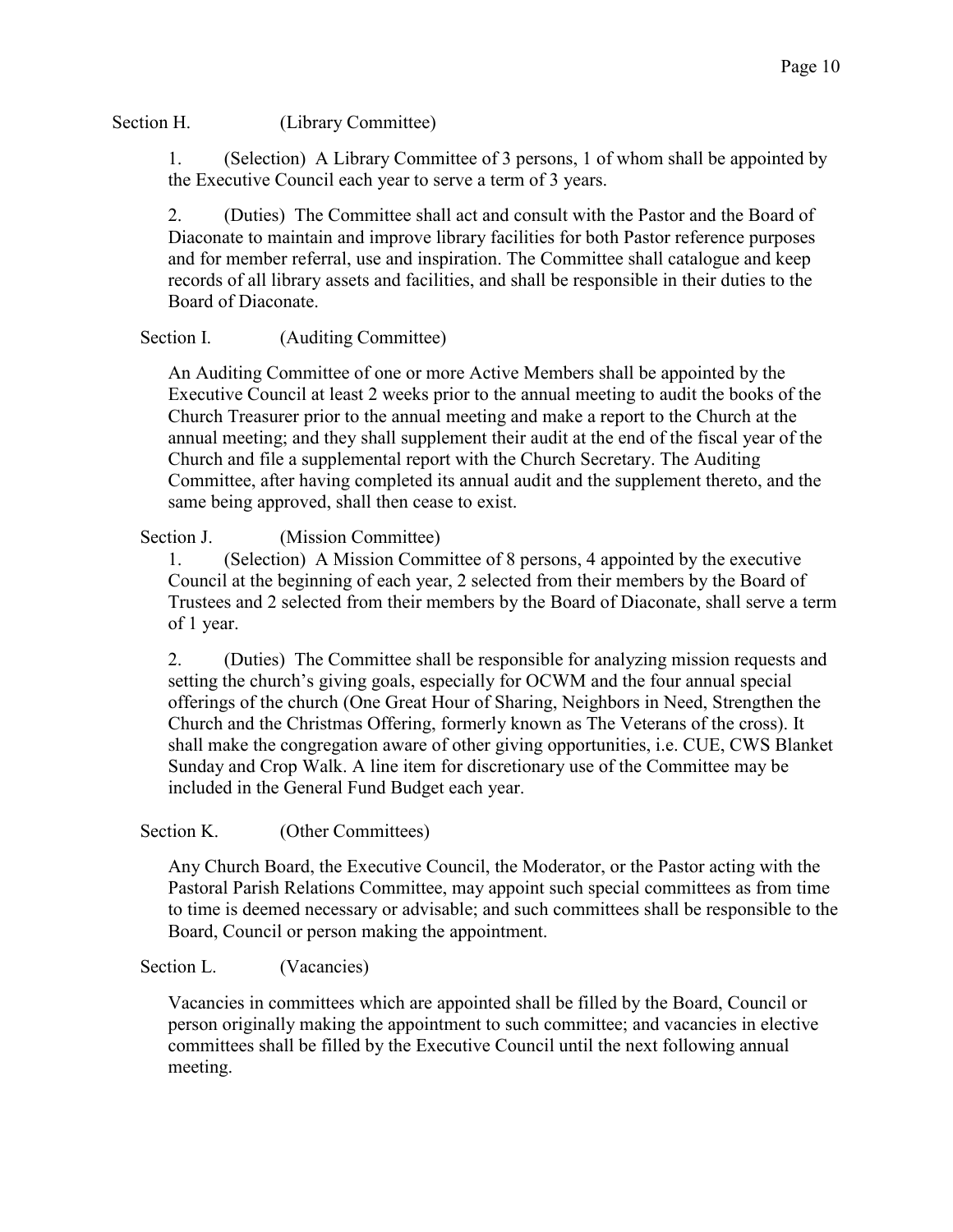#### PART V VACANCIES, NOT OTHERWISE PROVIDED FOR:

In any case not herein otherwise provided for, any vacancy shall be filled by appointment by the Executive Council, subject to approval at the next annual meeting.

## PART VI. AUXILIARY ORGANIZATIONS:

Section A. (Establishment) The Church shall provide for the establishment of such auxiliary organizations as may be deemed advisable or expedient, for the purpose of worship, education, instruction, fellowship, recreation, and service; such organizations to include, but not be limited to, Men's Fellowship, Women's Fellowship, and Choir.

Section B. (Duties) Such auxiliary organizations shall be under the supervision of the Executive Council, shall report to the membership at the annual meeting, and shall be regarded as integral parts of the Church.

Any auxiliary organization shall be considered as active as required for membership on the Executive Council (Part III, Section A) if actively in existence and meeting as such for at least the preceding fiscal year; and each auxiliary organization, when deemed "active" shall be entitled to one voting delegate on the Executive Council of the Church.

## PART VII SACRAMENT AND RITES OF THE CHURCH:

Section A. (Sacraments) Sacraments of the church are hereby defined to be the sacraments of BAPTISM and COMMUNION.

Section B. (Rites of the church are hereby defined to be the rites of CONFIRMATION, MARRIAGE and FUNERALS.

Section C. (Communion) The Church will ordinarily celebrate Communion on the First Sunday of each month; and/or at the discretion of the Board of Diaconate and the Pastor. It may be provided for at any other times as the Board of Diaconate and the Pastor may select, including Holy Week, or Easter.

Section D. (Baptism) Baptism shall be administered to adults and youth who desire to be baptized, and who have not previously been baptized, after meeting with the Pastor to assure that the candidates for baptism understand and affirm the vows they will take. All those received into church membership must first have been baptized in this or another Christian church.

Infants and young children may be baptized at the request of their parents or guardians, and after meeting with the Pastor to assure that the vows undertaken on behalf of the children are understood and affirmed. The Pastor should present the names of the candidates for baptism to the Board of Diaconate before the day of baptism.

PART VIII CHURCH SCHOOL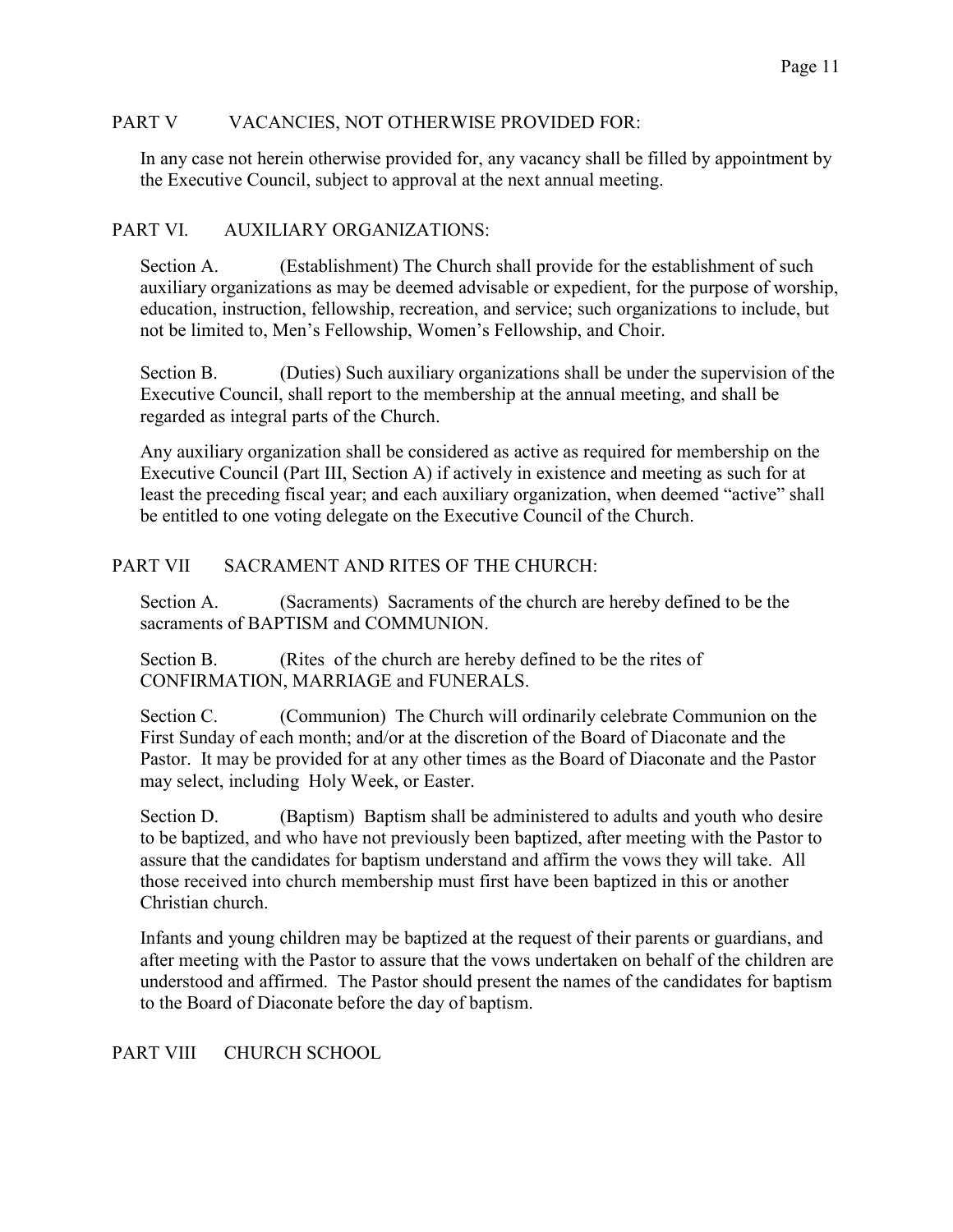The Church shall have the general oversight of the Sunday School, through the Superintendent and the Board of Christian Education.

Secretaries, Treasurers, Department Heads, Pianist and other officers shall be provided from and appointed by the Board of Christian Education; and teachers and assistant teachers shall be recruited and trained by the Board of Christian Education, and appointed by such Board to their positions.

# PART IX MEETINGS

Section A. (Annual Meetings) Annual meetings of the Church shall be held prior to the end of the fiscal year as determined by the Executive Council with a minimum of 30 days notice to the congregation.

At this meeting Annual Reports of the various Boards, Committees, Officers and Organizations shall be presented. Officers, Boards and Elective Committee positions shall be elected, and Annual Budgets considered and adopted. All reports made at the Annual Meeting shall be in writing for the previous eleven months, October 1 through August 31, together with, in case deemed necessary, an estimate of status for the end of the fiscal year.

Section B. (Fiscal Year) The Fiscal Year shall be October 1 through September 30 of each year. A supplemental report in writing shall be filed in each instance, showing status at the end of the fiscal year, to the Executive Council, with a copy to the Board of Trustees, not later than October 15 of each year; and such supplemental reports may be published in the Church Newsletter if deemed advisable.

Section C. (Meetings of Membership; Notice) Notice of meetings, specifying the time, place and object thereof, shall be read from the pulpit during Church service on the two successive Sundays preceding such meeting on which services shall be held; PROVIDED, HOWEVER, that in case it is proposed to amend the Articles of Association, Constitution or By-Laws, the substance of the proposed amendment shall be read from the pulpit on the three successive Sundays immediately preceding such meeting at which such proposed amendment will be voted upon; and the proposed amendment shall not itself be amended in any material way at the same meeting; AND PROVIDED FURTHER that if there be no public services at which the required notice may be given, such Notice shall be posted on the Church Door for at least 3 weeks.

Section D. (Special Meetings) Special Meetings shall be called in the manner herein set forth for the calling of Annual meetings, upon the request of the Pastor, or upon the request of the Executive Council on their own motion or pursuant to petition received as herein-after set forth. The Executive Council shall call a Special Meeting, if the Executive Council is petitioned in writing by at least 25 Active Members of the Church; such calling of meeting to be done within one month from the receipt of such petition, and such meeting to be held no more than one month from the call for such meeting.

Section E. (Admission or Dismission of Members) The Board of Diaconate may dismiss a member, after notice as provided by Article II, Sections B and C of the Church Constitution.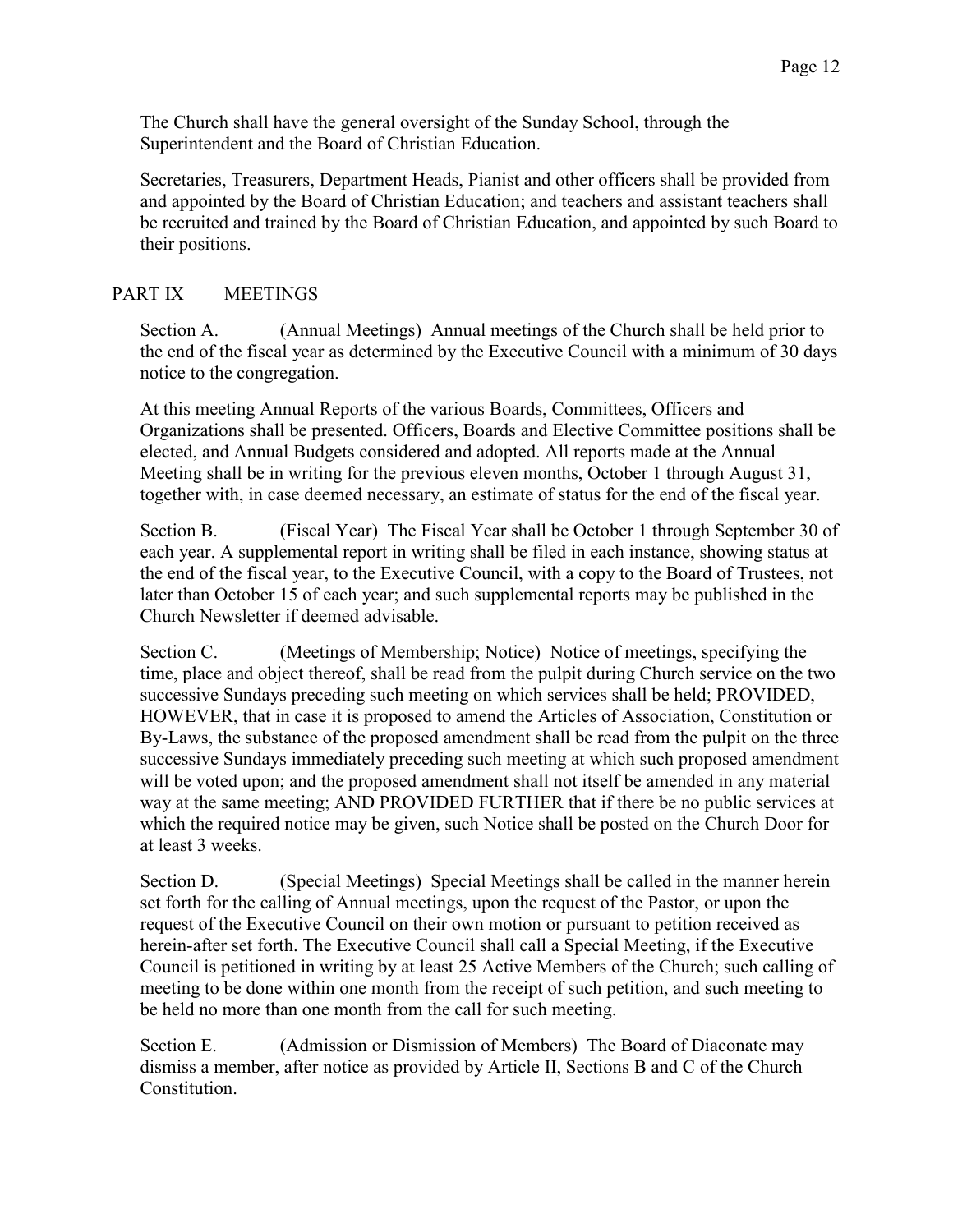Section F. (Financial – Solicitations for Pledges and Contributions) The solicitation for pledges to finance the work of the Church shall be conducted commencing with the 3<sup>rd</sup> week of September and continuing to the  $3<sup>rd</sup>$  week of October of each year. Such solicitation of pledges shall be for the fiscal year beginning October 1 of the year.

Section G. (Terms of Office – Officers, Boards and Committees) Notwithstanding any other provision to the contrary herein, the Terms of Office for the Church Officers, Boards and Committees elected at the Annual Meeting shall commence on October 1 following said meeting, to serve on a Fiscal Year Basis, through September 30 of the following year.